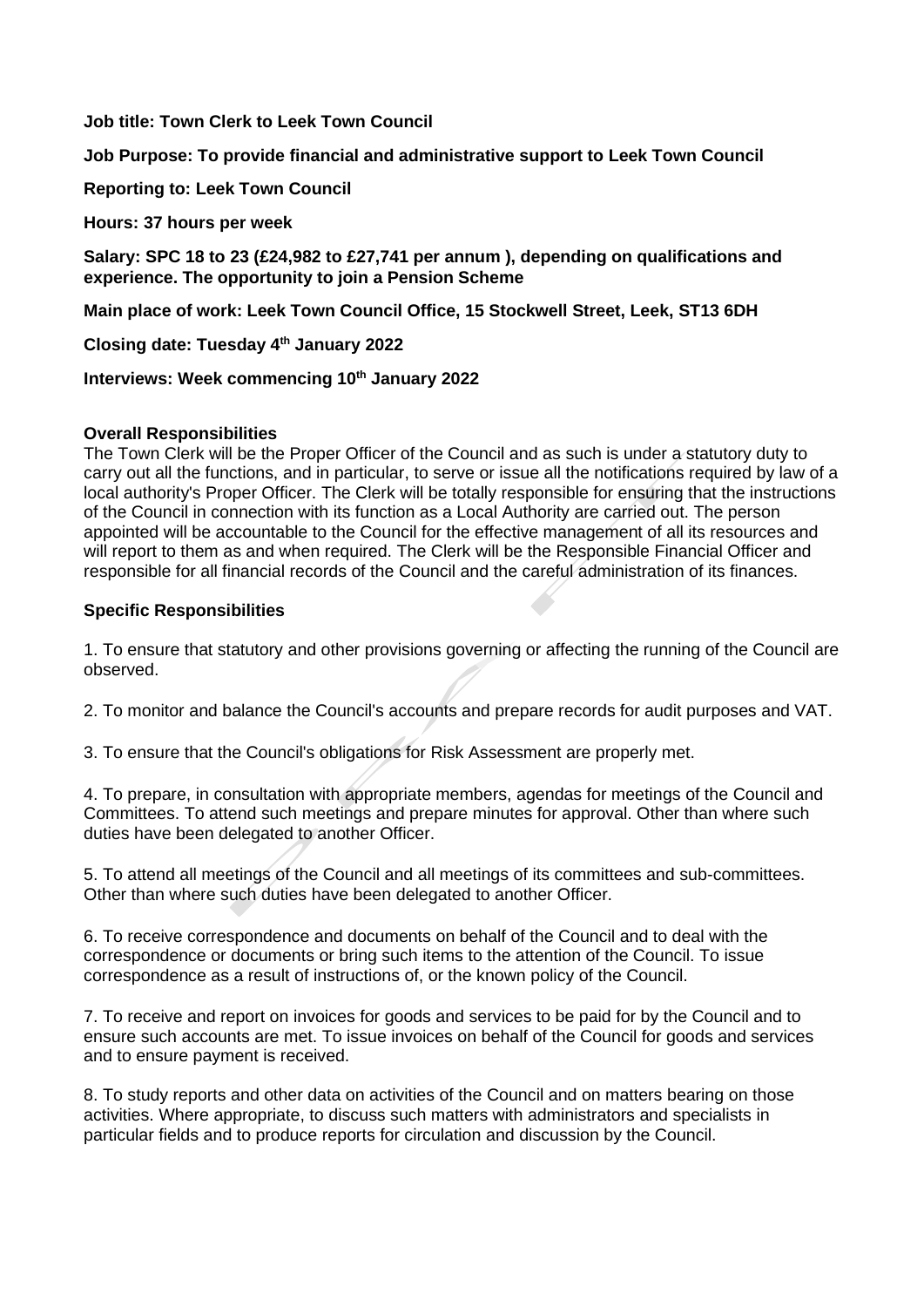9. To draw up both on their own initiative and as a result of suggestions by Councillors, proposals for consideration by the Council and to advise on practicability and likely effects of specific courses of action.

10. To supervise any other members of staff as their line manager in keeping with the policies of the Council and to undertake all necessary activities in connection with the management of salaries, conditions of employment and work of other staff.

11. To monitor the implemented policies of the Council to ensure they are achieving the desired result and where appropriate suggest modifications.

12. To act as the representative of the Council as required.

13. To issue notices and prepare agendas and minutes for the Town Council Meetings: to attend the Town Council meetings and to implement the decisions made at the meetings that are agreed by the Council.

14. To prepare, in consultation with the Mayor, press releases about the activities of, or decisions of, the Council. To update the town council's website.

15. To attend training courses on the work and role of the Clerk as required by the Council.

16. To work towards the achievement of the status of Qualified Clerk as a minimum requirement for effectiveness in the position of Clerk to the Council.

17. To continue to acquire the necessary professional knowledge required for the efficient management of the affairs of the Council, for example, membership of The Society of Local Council Clerks.

| <b>Competency</b>                            | <b>Essential</b>                                                                                                                       | <b>Desirable</b>                                                                                                                                                                                     |  |
|----------------------------------------------|----------------------------------------------------------------------------------------------------------------------------------------|------------------------------------------------------------------------------------------------------------------------------------------------------------------------------------------------------|--|
| Education,<br>qualifications<br>and training | High level of numeracy and literacy<br><b>Btec or Degree</b><br>A high standard of computer literacy,<br>including Word and Excel.     | A Financial qualification.<br>Certificate in Local Council<br>Administration (CiLCA), or<br>willingness to obtain this<br>qualification.<br><b>Experience of Wordpress</b><br>and database programs. |  |
|                                              |                                                                                                                                        |                                                                                                                                                                                                      |  |
| <b>Skills and</b><br>knowledge               | Ability to work individually, using your own<br>initiative and working in a team.<br>The ability to maintain good relations with a     | Experience of working in<br>local government.<br>Experience of setting                                                                                                                               |  |
|                                              | range of differing groups, for example,<br>councillors, staff, business representatives,<br>contractors, volunteers and members of the | agendas and recording the<br>minutes of meetings.                                                                                                                                                    |  |
|                                              | public.<br>Ability to prioritise work and to set and meet                                                                              | <b>Experience of local</b><br>government audit<br>requirements.                                                                                                                                      |  |

## **Person Specification**